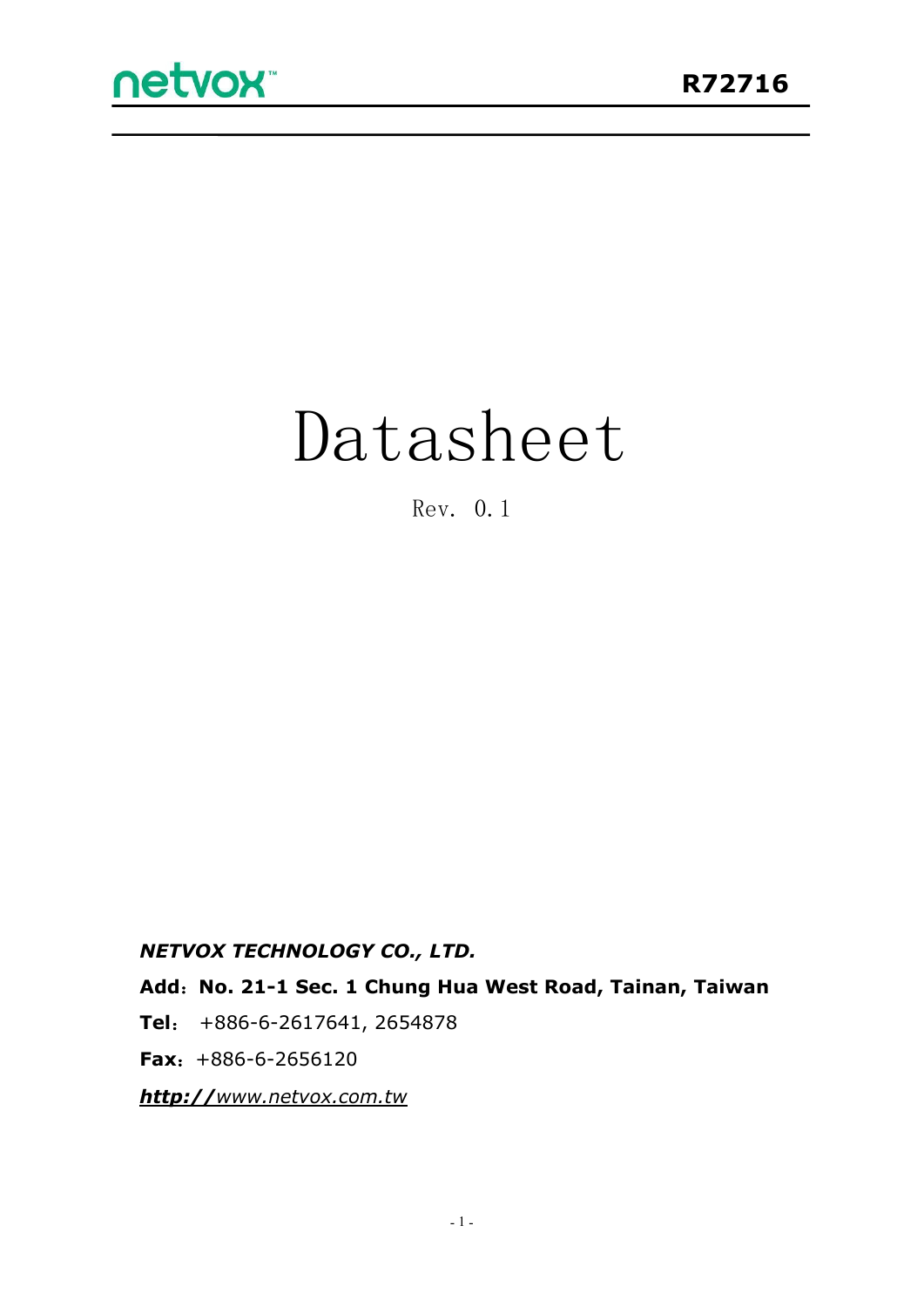# History

| Version | Date       | Note           |
|---------|------------|----------------|
| 0.      | 2017-12-15 | Inital release |
|         |            |                |

## **Notes**:

Hardware Version: 61Z7266801V0.3 61Z7266802V0.3 61Z7266803V0.2

#### **Copyright©Netvox Technology Co., Ltd.**

This document contains proprietary technical information which is the property of NETVOX Technology and is issued in strict confidential and shall not be disclosed to others parties in whole or in parts without written permission of NETVOX Technology.

The specifications are subjected to change without prior notice.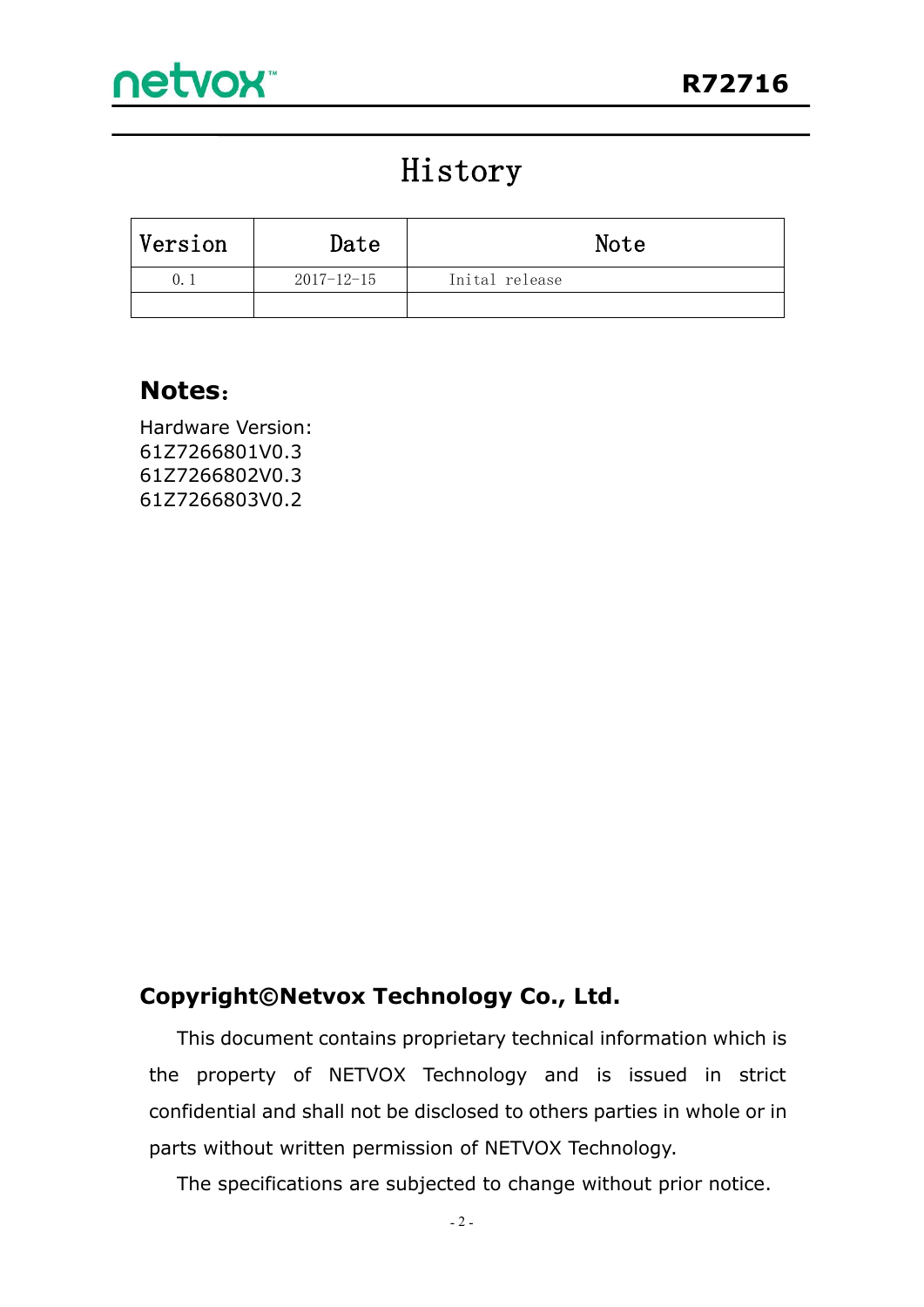



Fig.1 R72716 Appearance (Image shown is for illustration purposes only. Actual product may vary.)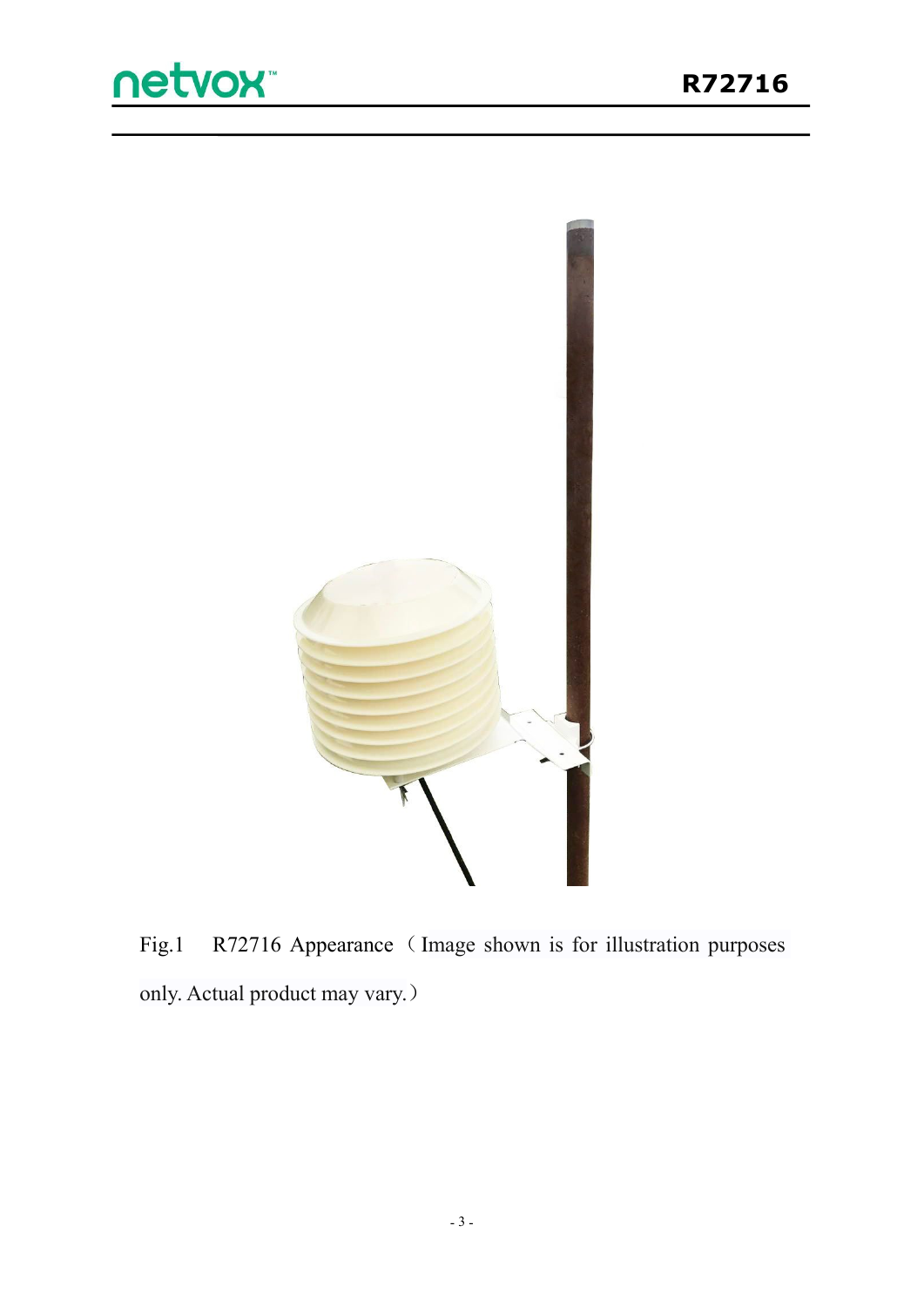

## **Introduction**

R72716 carrying temperature and humidity sensors that can detect and send the environment temperature and humidity data with wireless communication, compatible with LoRa protocol standards. R72716 carrying PM2.5 dust sensor which can obtain the concentration of suspended particulate matter in the air per unit volume.

### **Main Features**

- Temperature and humidity detection
- PM2.5 dust sensor
- LoRa protocol

# **Electric**

| Power supply                                               | Adapter DC powered $(12V/1.5A)$       |
|------------------------------------------------------------|---------------------------------------|
| Working voltage                                            | 40mA/12V(DC)                          |
| $RX$ current                                               | $11mA$ $@3.3V$                        |
| $TX$ current                                               | 120mA @3.3V                           |
| Particle measurement range                                 | $[0.3~1.0; 1.0~2.5; 2.5~10$ 微米 (um)   |
| Particle<br>concentration<br>mass                          |                                       |
| Effective range (PM2.5 standard $0\sim 500$ ( $\mu$ g/m3)  |                                       |
| value)                                                     |                                       |
| Temperature measurement range $ 0^{\circ}C - 60^{\circ}C $ |                                       |
| Temperature                                                | measurement $\parallel$ +-0.5°C @25°C |
| accuracy                                                   |                                       |
| Humidity measurement range                                 | 10%RH---90%RH                         |
| Humidity measurement accuracy $\pm$ /-4%RH @25°C           |                                       |

#### **Frequency**

| <b>Frequency Range</b> | 868MHz, 915MHz, 923MHz                       |  |
|------------------------|----------------------------------------------|--|
|                        | (Note: must be configurated before shipping) |  |
| $TX$ power             | $19$ dBm (Typical)                           |  |
| Rx sensitivity         | $-121dBm$                                    |  |
|                        | (Frequency deviation=5kHz, Bit Rate=1.2kb/s) |  |